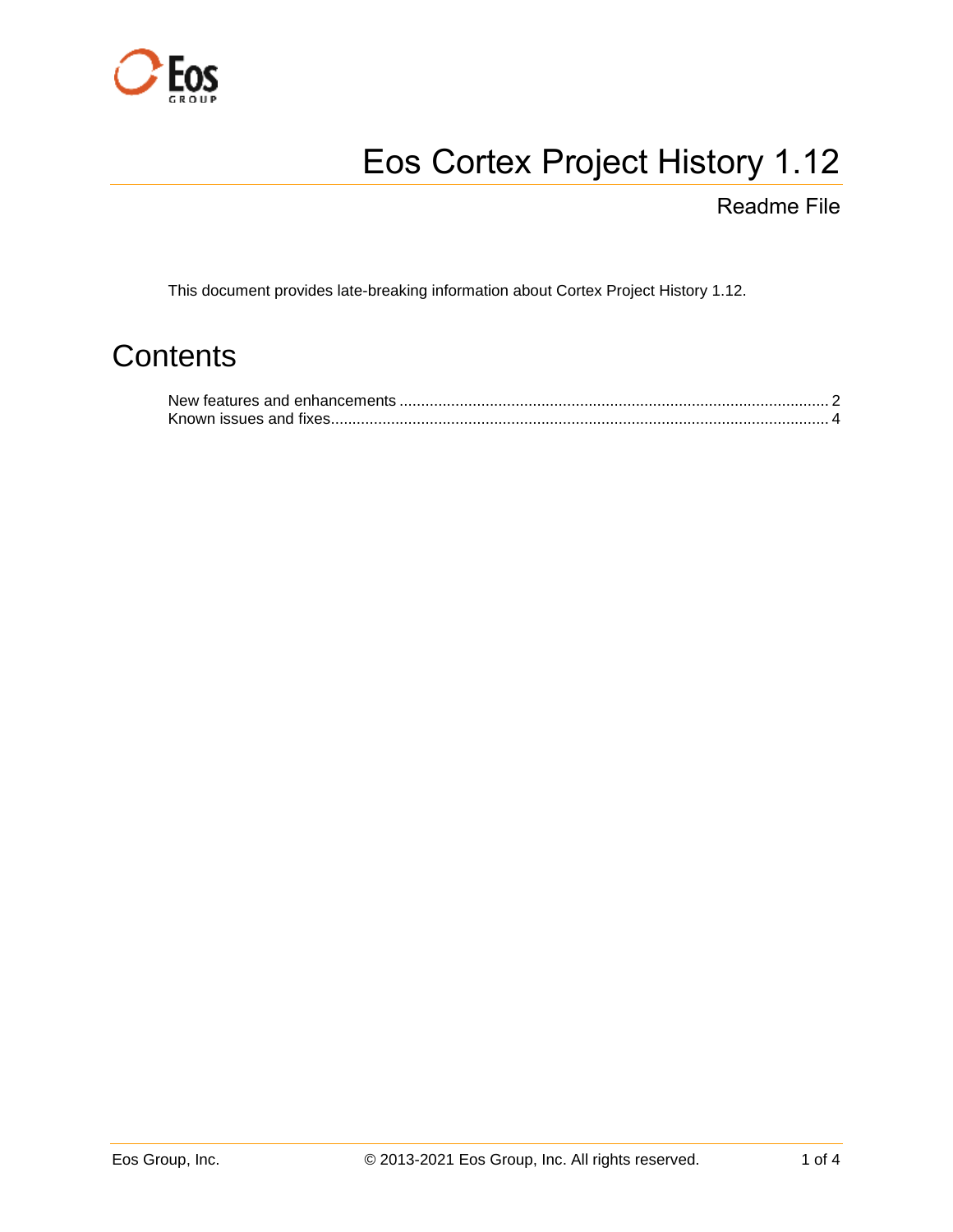# <span id="page-1-0"></span>New features and enhancements

This release of Cortex Project History includes the following new features and usability enhancements:

### **Bulk project editing in the project collection**

Now you can select two or more projects in the project collection and apply multiple changes to project fields. For each change you want to apply, select the field to edit, the existing values you want to replace, and the new value. This feature is designed for data cleansing, which is an important part of optimizing your project history system.

# **Pre-coded item rows in blank project import templates**

In this release, you can configure project import templates to create coded items automatically when the blank import template is downloaded. Your administrator can assign an element view to a template so that when it is downloaded, the system will create a precoded item for each branch in the element view. The system also prefills the item description with the appropriate **ID.Description** combination (e.g., A10 Foundations).

# **Save & add when managing links**

When uploading attachments and images for a project, you can save time by clicking **Save & add** when uploading multiple files.

# **Display grid view names in headers**

Previously, when viewing a collection, single project element grid, or single project item grid, you had to click the **Configure grid** icon to see which grid view was currently in effect. Now the view name displays prominently in the title bar.

# **New Standard deviation % statistic**

In addition to the **Standard deviation** (amount) statistic, this release includes a new statistic called **Standard deviation %**. This is the percentage of deviation from the average of the set.

#### **Chart enhancements**

Chart enhancements in this release include:

# **All records available for plotting on high-low charts**

Previously, only the average and baseline records were plotted on the high-low charts. Now you can plot all the records in the set by selecting them in the chart legend. The record selections persist as long as you remain in a project comparison or collection.

 **1 st and 2nd standard deviation plots added to high-low charts**  Now the high-low charts have boxes to help you visualize the 1<sup>st</sup> standard deviation (light green) and  $2<sup>nd</sup>$  standard deviation (light red). You can toggle these plots on and off by selecting them in the legend.

# **Average plot added to scatter charts**

Scatter charts now display a yellow diamond plot for the average. You can toggle the average plot on and off by selecting them in the legend.

# **Bar chart axis label length limit**

Previously, if you had very long axis labels, bar charts would not display properly. Now the labels truncate at 60 characters. You can see the entire value by hovering over it.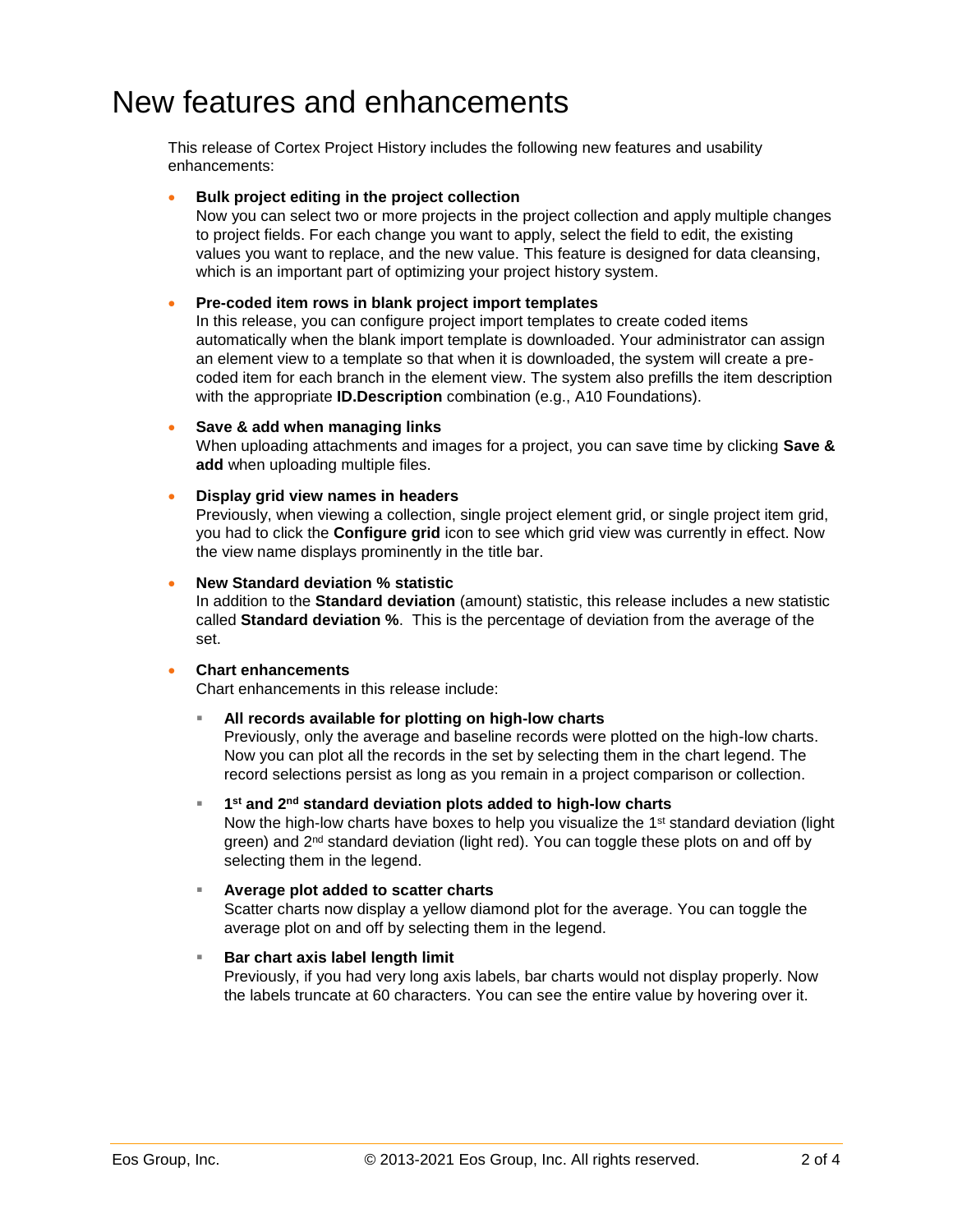# **Edit project fields enhancements**

Enhancements to the **Edit Project Fields** window in this release include:

#### **Search for fields**

A search box is available at the top of the **Edit Project Fields** window to help you find the field or fields you want to edit.

### **Show required fields only**

Now you can quickly check for any missing required field values in the **Edit Project Fields** window by selecting the new **Show required fields only** check box located at the top of the window. After you select the check box, only the required fields display. To.

# **Expand and collapse field groups**

To help you find the fields you want to edit, you can now expand and collapse field groups.

# **Hover tips for truncated field labels**

Previously, Cortex would truncate very long field names and there wasn't an easy way to see the entire label. Now you can hover on the truncated label and a hover tip shows the entire value.

# **Administration enhancements**

Administration enhancements in this release include:

# **Change column order in field lists**

When managing project, element, and item fields, you can now drag and drop columns to change the order. This is useful for moving the columns you are most interested in to the left to reduce scrolling.

# **Reorder project and item fields on the All fields template**

Previously the field order in the **All fields** template was alphabetical and could not be changed. Now you can edit the **All fields** template and change the order for both project and item fields.

#### **Admin refresh process now allows use of the Inquiry module**

Prior to this release, the administrator had to ensure that all users were signed out of the system before starting the administration refresh process. In addition, users could not sign in until the process was finished. Now users can work in the Inquiry module while the refresh process is in progress.

#### **Invite users without .CSV import**

Previously, the only way to invite new users to Cortex was to import their information via a .CSV file. Now the administrator can use the new **Add user** feature to invite one or more users.